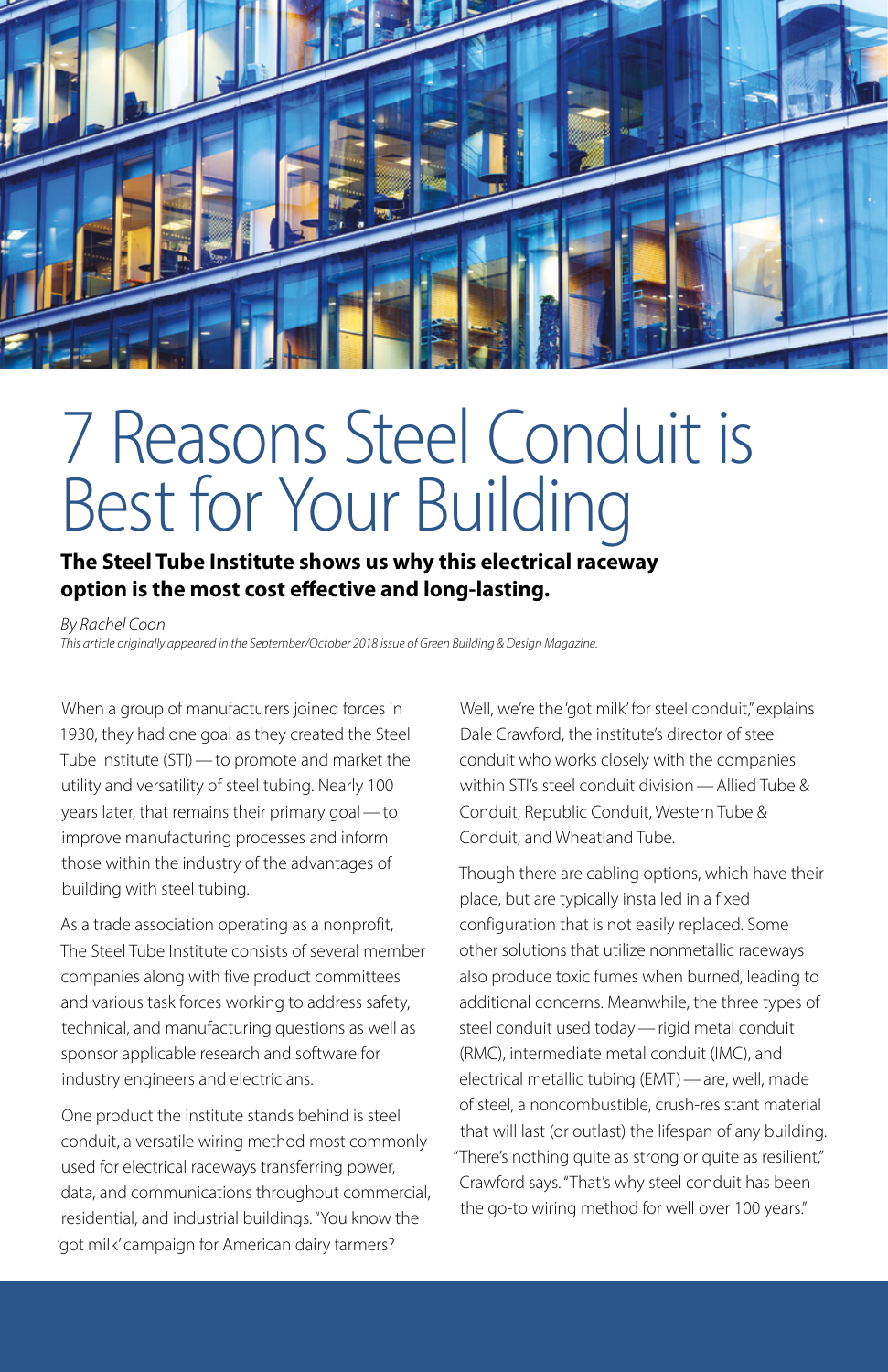#### MONEY TALKS **Steel conduit saves—from the cost of installation throughout the life of a building.**

"What often isn't, but needs to be, considered is the full life cycle cost of a building," says Crawford. When it comes to new construction, steel conduit does not require a ground wire to enhance the safety of the installation, meaning budgeting for additional conductors is unnecessary. Plus, due to steel conduit's flexibility and reusability, even as a building changes drastically over the years, conduit electrical raceways can be left in place, saving you the recurring expense of replacing cabling as the building evolves.

1





#### 100 YEARS NEW **The recognition of steel conduit's resiliency is a modern and positive**

**trend.** For a century, steel conduit has been an industry go-to, thanks to its superior protection against physical damage. But as we face greater natural and manmade disasters, building a stronger infrastructure is increasingly important—and steel conduit is the perfect electrical raceway because it allows for wiring to be removed, changed, updated, and for the raceway to be reused, something that's generally not feasible with cabling methods. The conduit raceway can even be flushed out and cleaned, if necessary in cases involved flooding, in preparation for new wiring to be installed. "While steel conduit may be the old product that's been around 100+ years, in reality, it might be the product of the future," Crawford says.



# THE WORLD'S MOST RECYCLED MATERIAL

#### **The longevity and reusability of steel conduit supports sustainable building practices.**

Steel can be recycled endlessly and used for nearly any purpose. "The sustainability of steel conduit comes with the recyclability of steel itself," Crawford says. Steel conduit also helps reduce environmental impact with its long service life (some RMC has been in use for more than 60 years) and ability to accommodate new conductors and additional circuits—allowing raceways to be reused over time.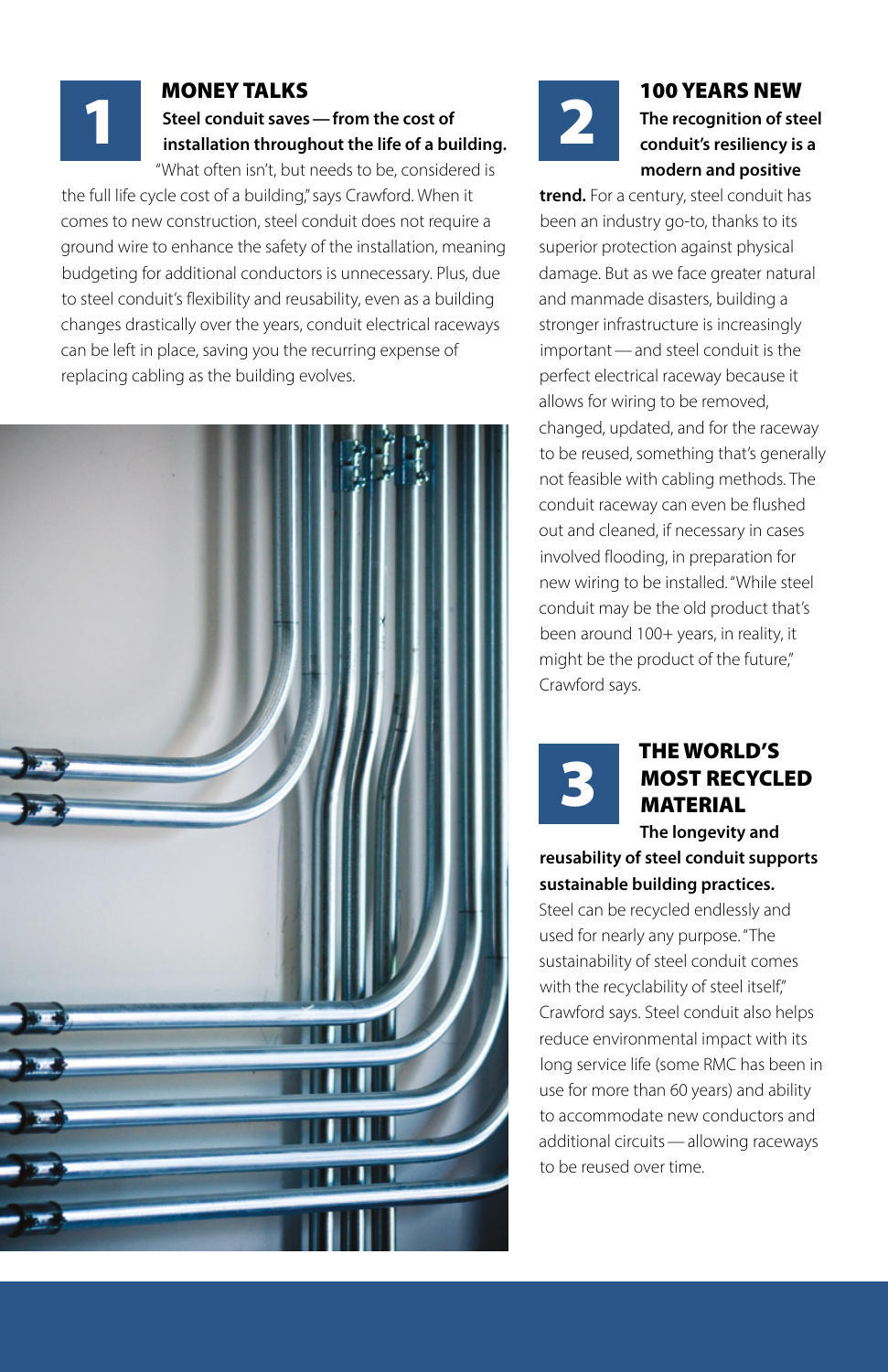



#### UP TO CODE **Steel conduit is allowed everywhere.** The National Electric

Code implements rigorous restrictions on all types of materials, but steel conduit has always been allowed everywhere. "As buildings get bigger and more complex and it becomes more difficult to protect occupants, other wiring methods are more restricted by the NEC while steel conduit is allowed literally any place while also providing the best protection," says Joe Andre, STI technical consultant.



# HANDLES THE HEAT

**Made of noncombustible material, steel conduit protects against fire and explosions.** For any place in a building that fire could reach,

steel conduit is easy to install, provides additional protection against fire damage, and will not burn. "There are methods for making the alternatives safe in a fire, but those options are more expensive and time-consuming," Andre says. In locations like gas stations or grain elevators with high explosion risks, RMC and IMC steel conduit protects conductors so they don't become a source of ignition.